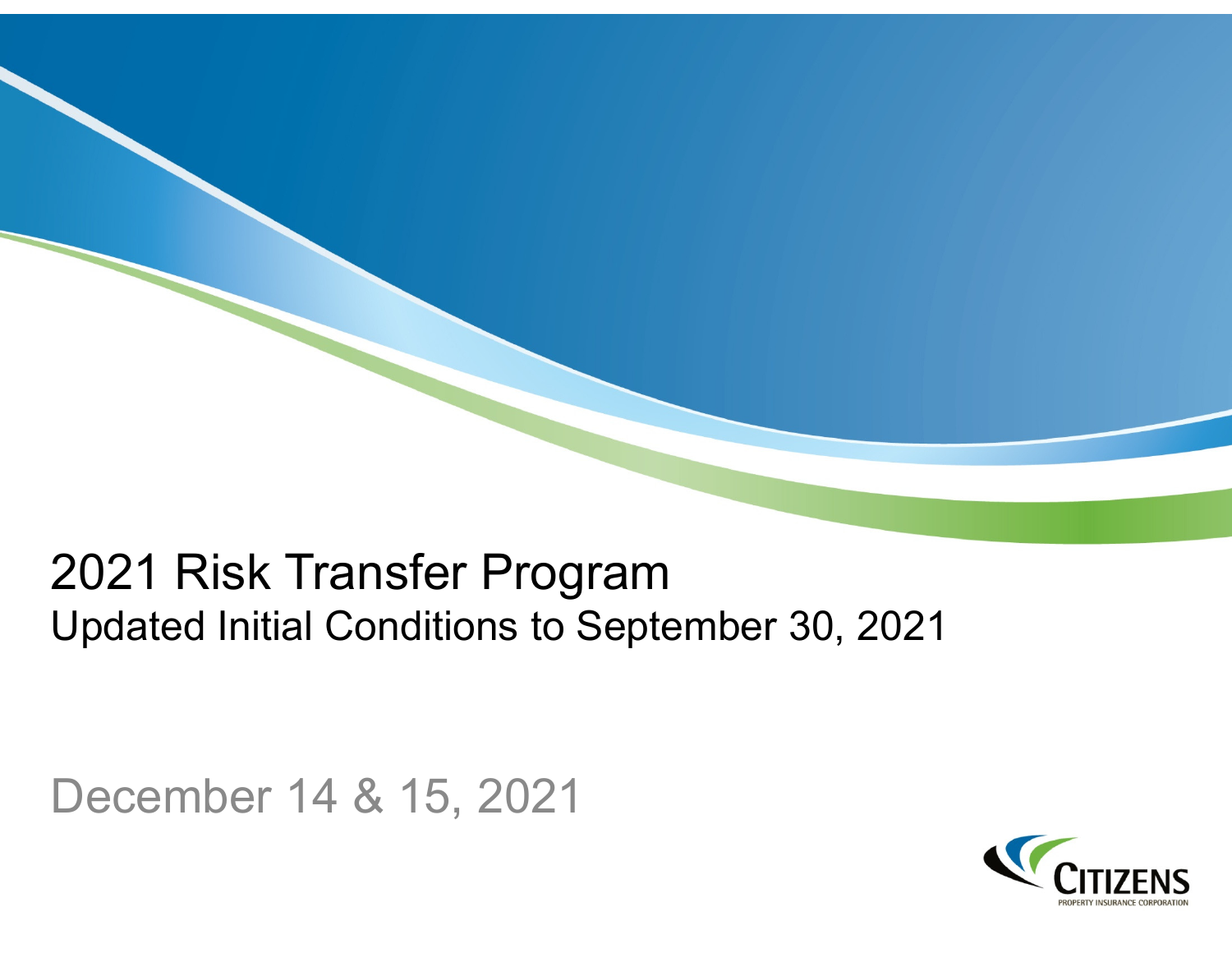### Initial Conditions

• The layer charts presented in July were based on assumptions for pricing in the traditional reinsurance market projecting December 2020 data to September 2021:



- Updated charts are based on actual September month end data
	- $\circ$  FHCF estimates for coverage and attachment are based on June 30 $^{\rm th}$  inforce policies
	- $\circ$  These updated charts show how the PML has grown and how reinsurance coverage has shifted down a bit exposing additional surplus at the top of the charts.
- Due to Citizens extensive growth, the PMLs are higher than expected for the program projected to 09/30/21.
- Additional grown is anticipated. As policy counts increase, PMLs will increase. This will shift the coverage layers to lower return times and expose more surplus at the top of the tower where the most severe storm scenarios exist.
- Coastal Account Surplus exposed grew from 40% to 45%; for PLA it shifted more dramatically from 65% to 80%.

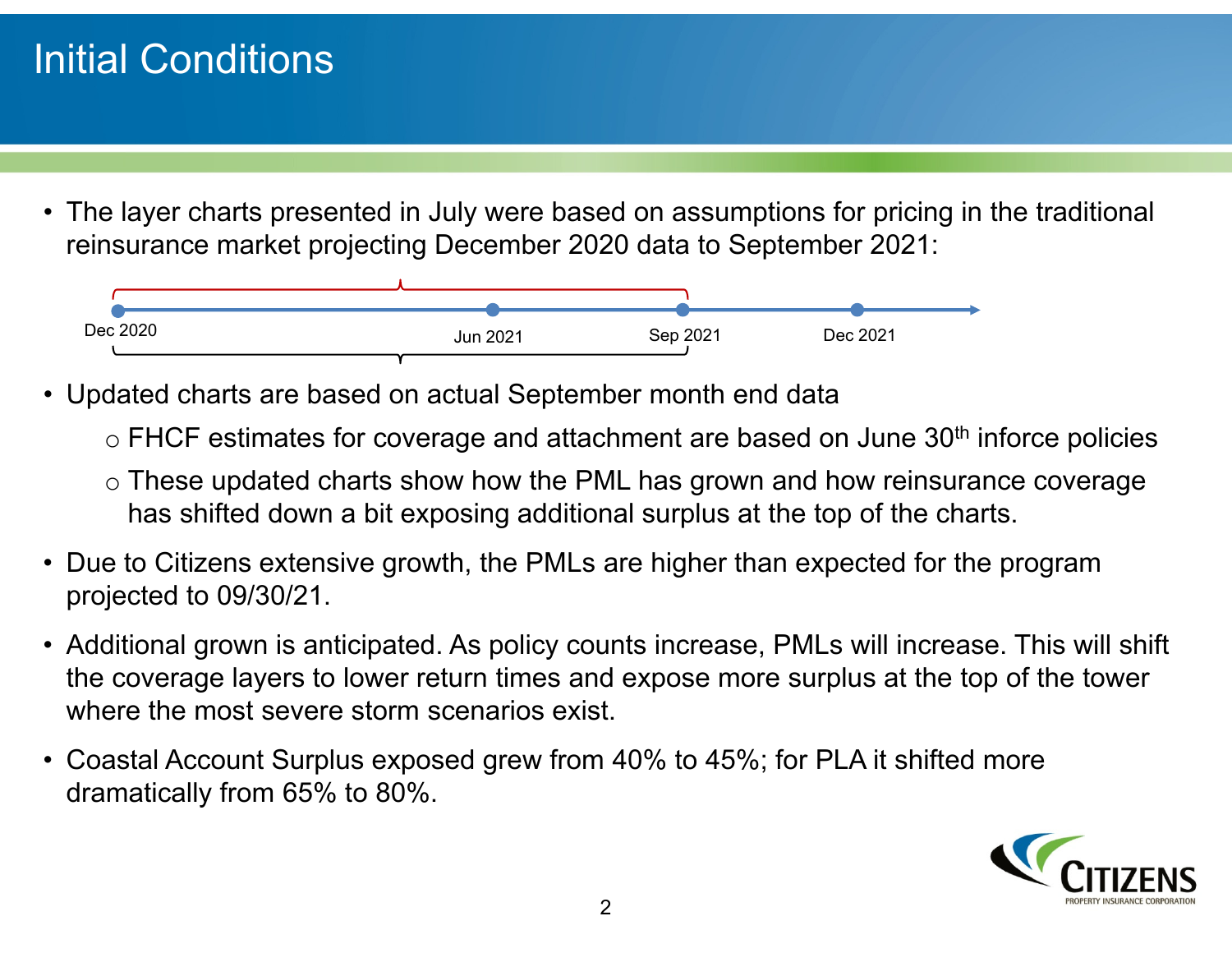#### 2021 Coastal Residential (Personal & Commercial)

|                            | 12/31/20 with Projected<br><b>Growth to 09/30/21</b> | <b>Actual 09/30/21</b> | <b>Difference</b> |
|----------------------------|------------------------------------------------------|------------------------|-------------------|
| <b>Policy Count</b>        | 156 K                                                | 160 K                  | 3 K               |
| <b>Total Insured Value</b> | \$51.4 B                                             | \$55.3 B               | \$3.9 B           |
| 1 in 100 PML               | \$3.777 B                                            | \$3.918 B              | \$0.104 B         |
| <b>FHCF Attachment</b>     | \$0.601 B                                            | \$0.599 B              | (\$0.001 B)       |
| <b>FHCF Coverage</b>       | \$1.201 B                                            | \$1.198 B              | (\$0.002 B)       |
| 1 in 100 Surplus Exposed   | \$0.868 B                                            | \$1.011 B              | \$0.143 B         |



*Not drawn to scale; values may not add due to rounding*

PROPERTY INSURANCE CORPORATI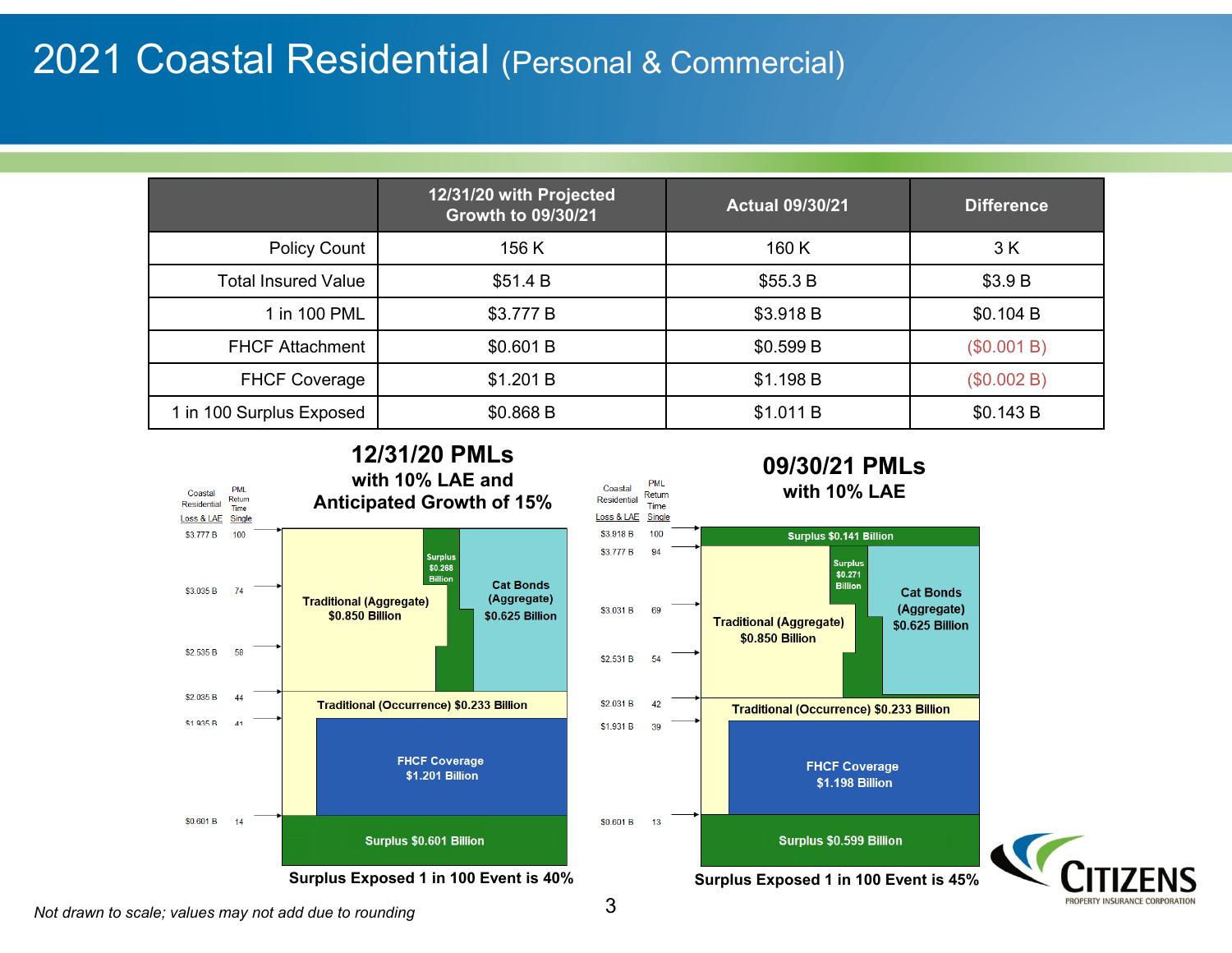|                            | 12/31/20 with Projected<br><b>Growth to 09/30/21</b> | <b>Actual 09/30/21</b> | <b>Difference</b> |
|----------------------------|------------------------------------------------------|------------------------|-------------------|
| <b>Policy Count</b>        | 514 K                                                | 546 K                  | 32 K              |
| <b>Total Insured Value</b> | \$127.1 B                                            | \$150.6 B              | \$23.5 B          |
| 1 in 100 PML               | \$3.584 B                                            | \$3.895 B              | \$0.311 B         |
| <b>FHCF Attachment</b>     | \$0.749 B                                            | \$0.788 B              | \$0.039 B         |
| <b>FHCF Coverage</b>       | \$1.497 B                                            | \$1.575 B              | \$0.079 B         |
| 1 in 100 Surplus Exposed   | \$1.086 B                                            | \$1.319 B              | \$0.232 B         |



PROPERTY INSURANCE CORPORATIO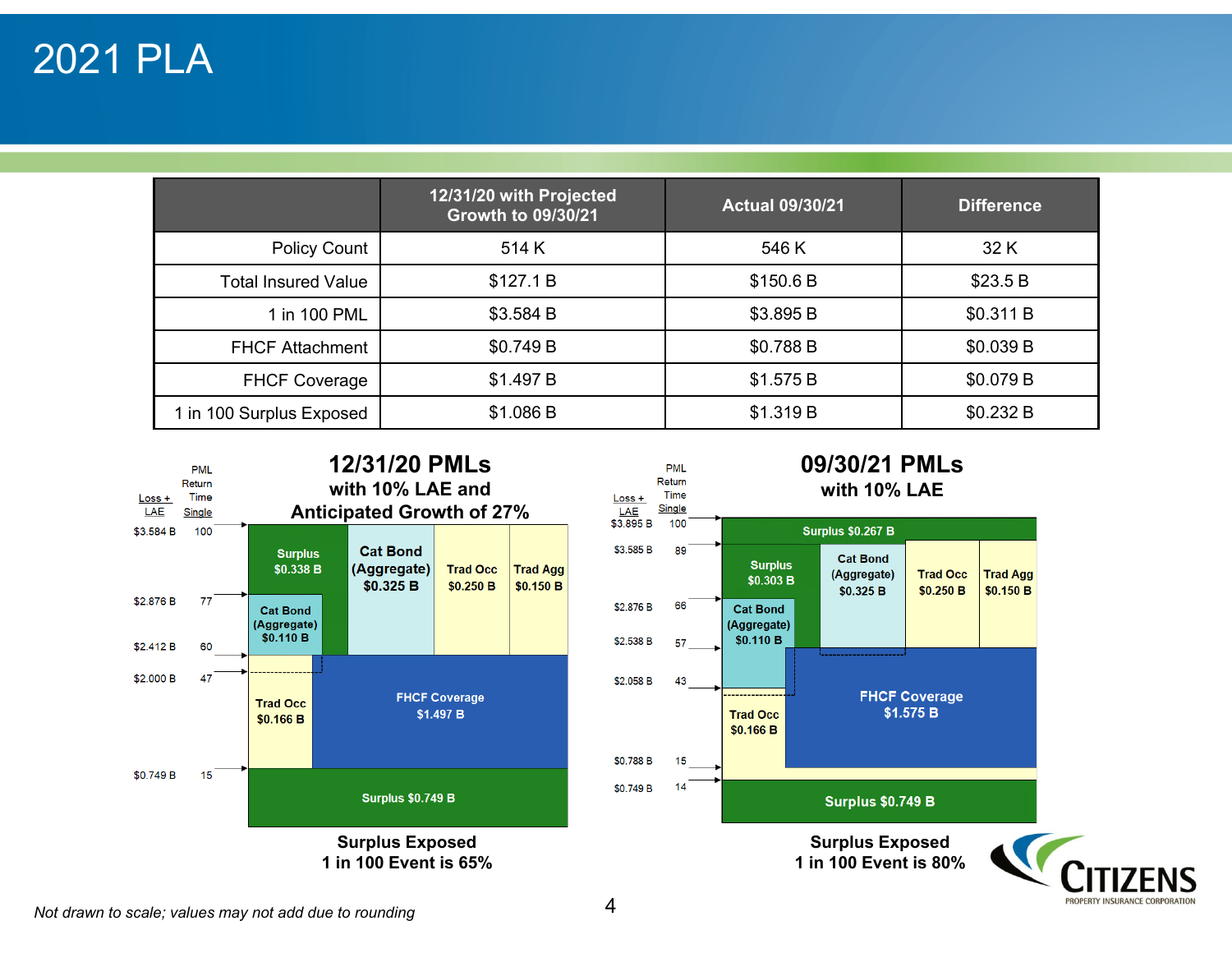# **Appendix:**  2021 Layer Charts using 09/30/21 PMLs

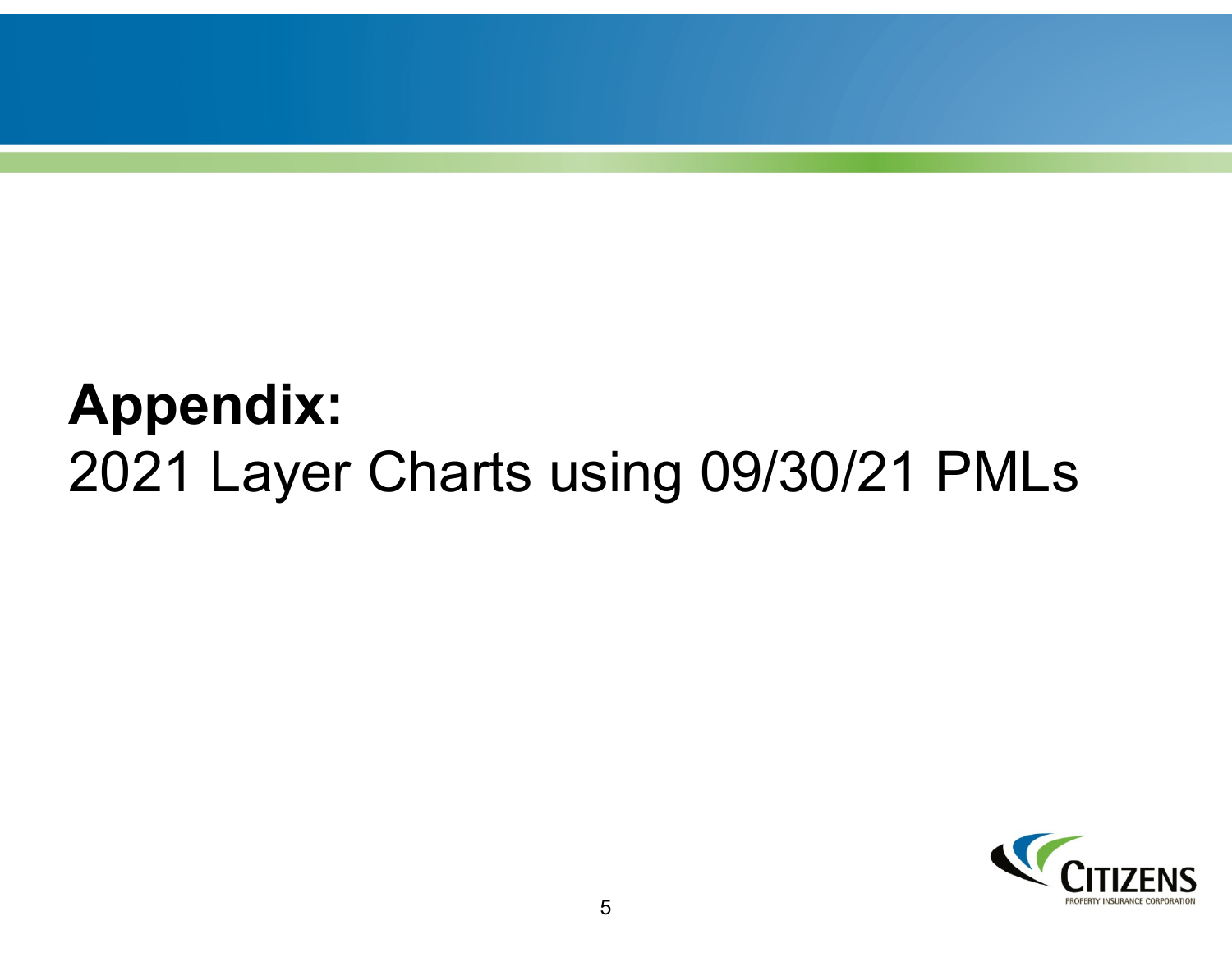# 2021 Coastal Account Layer Chart

Residential (Personal & Commercial) and Commercial Non-Residential (CNR)



Approximately 45% of Coastal Account surplus is exposed in <sup>a</sup> 1-in-100 year event. Surplus remaining after <sup>a</sup> 1-in-100 year storm is projected to fund <sup>a</sup> 1-in-29 year event, additional LAEs, or multiple smaller storms in this or subsequent years.

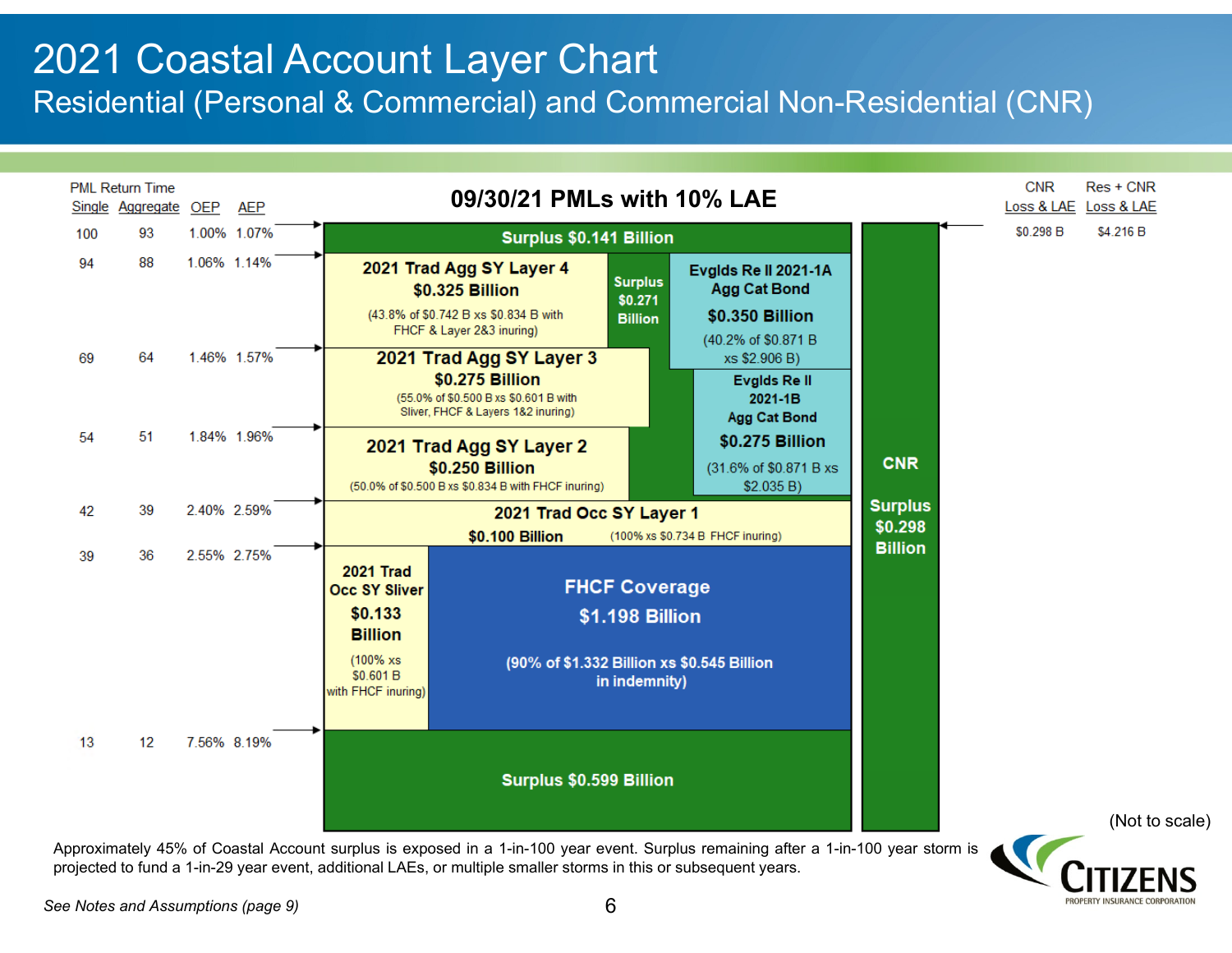### 2021 PLA Layer Chart



Approximately 80% of PLA surplus is exposed in <sup>a</sup> 1-in-100 year event. Surplus remaining after <sup>a</sup> 1-in-100 year storm is projected to fund <sup>a</sup> 1-in-9 year event, additional LAEs, or multiple smaller storms in this or subsequent years.



*See Notes and Assumptions (page 9)* 7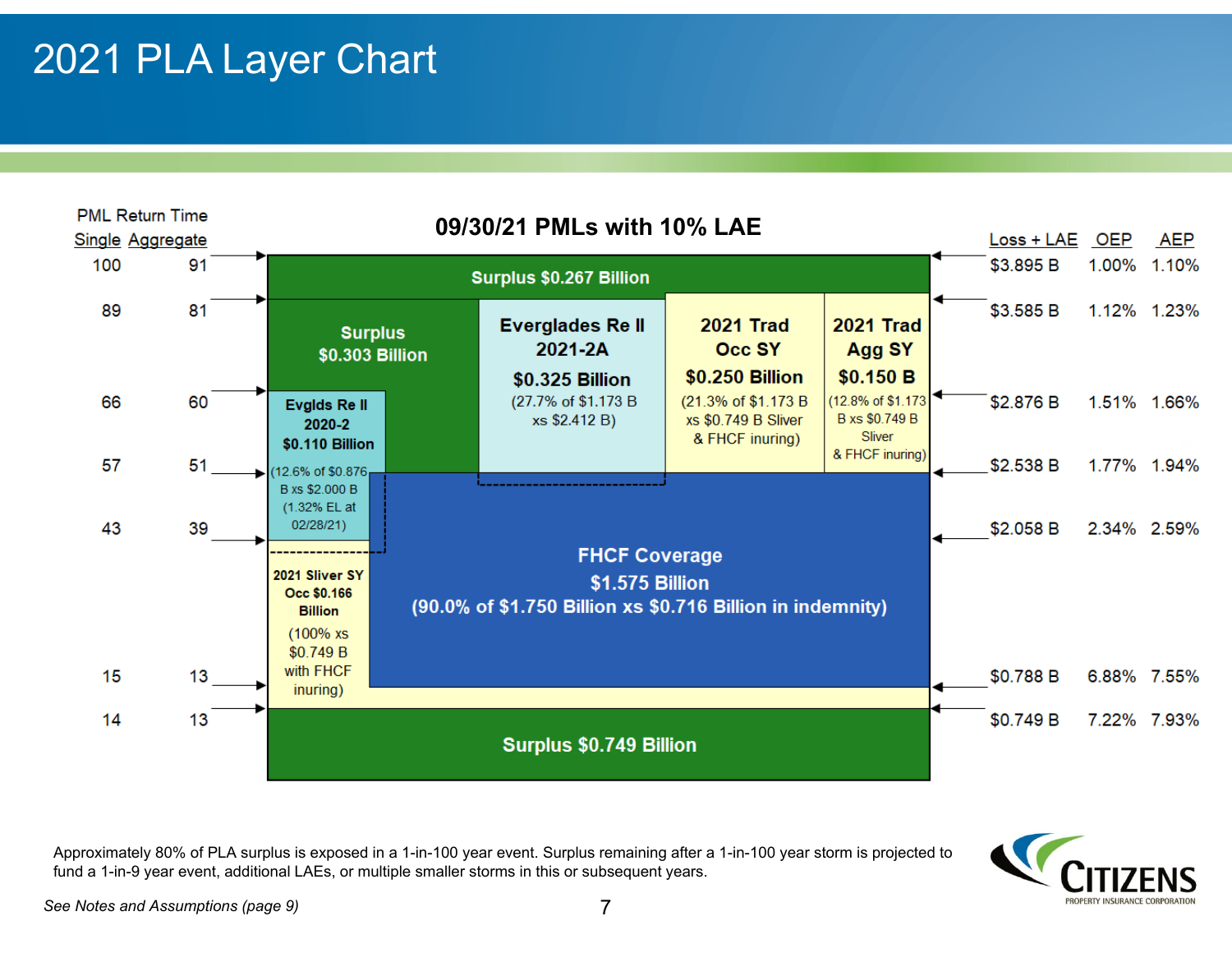### 2021 CLA Layer Chart



(Not to scale) Approximately 5% of CLA surplus is exposed in <sup>a</sup> 1-in-100 year event.